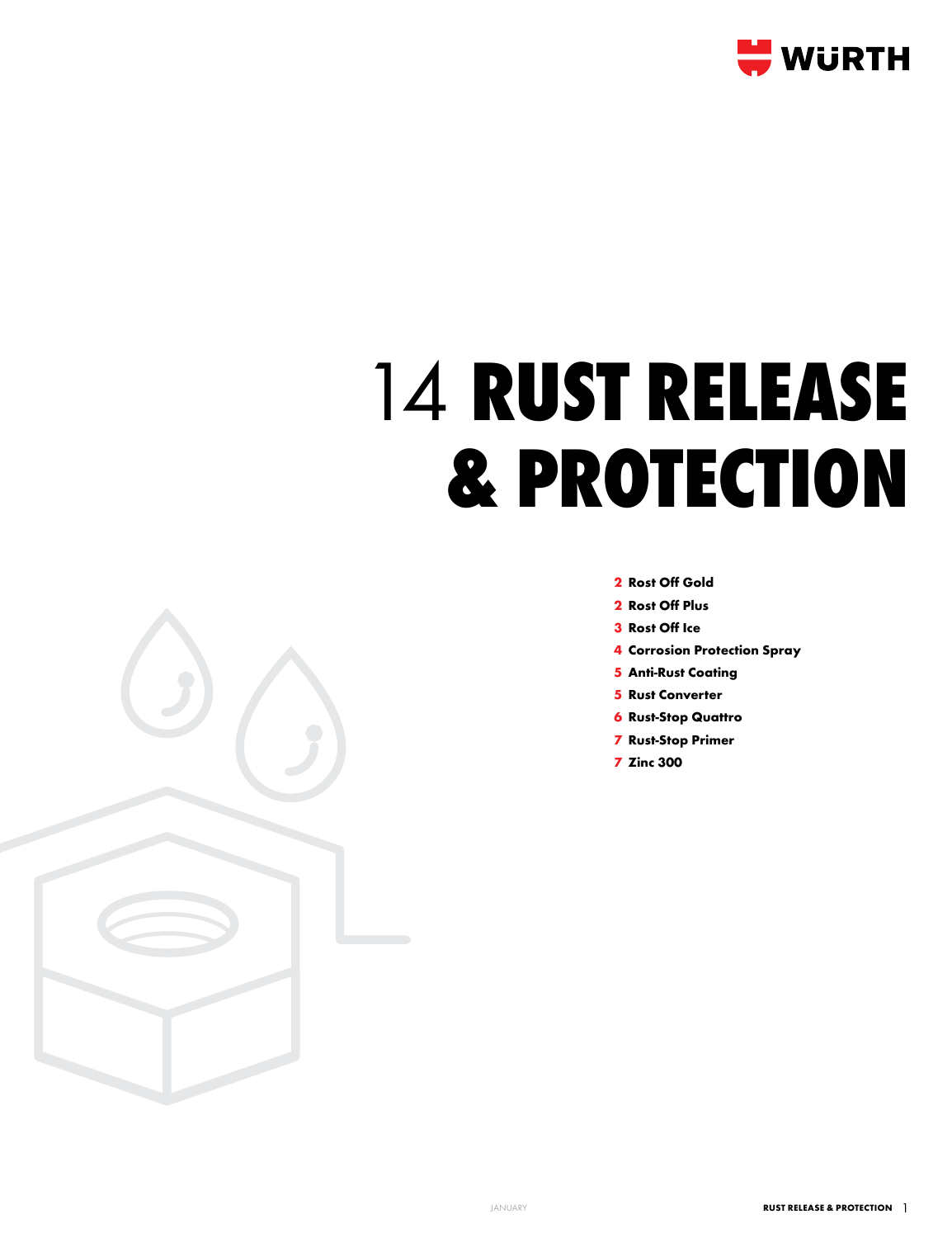

# **ROST OFF GOLD**



#### **Highly-active foaming rust release agent**

### **Long-lasting penetrating foam**

• A highly focused foam that adheres to the surface as it penetrates through rust and corrosion. The penetrating action remains where you spray it.

## **2-in-1 rust releasing capability**

This unique formula creates an ice effect that instantly drops the temperature and helps crack heavily rusted surfaces, while the active substance continues to loosen firmly-stuck threads.

#### **Low-consumption and anti-corrosion properties**

Provides a foaming action that reduces run-off, provides excellent moisture displacement and longlasting protection against further corrosion.

#### **Suitable for all work surfaces**

• Produces highly-adherent no-drip foam on the work piece that clings to the surface and creeps into hard to reach areas.

## **Resin and acid-free**

**Silicone-free**

**Compatible with rubber and seals**

| <b>Designation</b> | Contents | Art. No.  |
|--------------------|----------|-----------|
| Aerosol            |          | 890.20011 |

# **ROST OFF PLUS 400ml**



# **High-performance rust dissolving agent with additional lubricating properties through OMC2 technology.**

**Strong capillary action**

• Optimal creep properties guarantee outstanding penetration and removal of rust

# **Contains liquid, highly effective molybdenum compound OMC<sup>2</sup>**

- In contrast to products containing solid lubricants, e.g. MOS $_{\rm 2^\prime}$  OMC $_{\rm 2}$  does not separate in larger containers
- Friction is reduced
- Best possible lubricating effect by smoothing of metal surfaces
- Compounds permanently retain gliding capability

# **Optimal corrosion protection owing**

**to corrosion protection additives**  Lasting protection against further corrosion

## **Material compatibility**

**Contains no silicone, resin or acid**

# **Operating temperature**

**range:** -10 °C to +140 °C



# **Function principle of OMC2 technology:**

Viewed under a microscope, all metal surfaces are rough and are subject to continual wear and loss of substance due to friction. OMC2 additives render metal surfaces smoother due to thermoplastic flow deformation through organo-metallic compounds. The flow deformation is controlled individually, depending on the load the metal surface is subjected to.

#### **Areas of Application:**

Loosening of extremely corroded and oxidized screws, bolts, nut connections, etc. on automobiles, trucks or construction equipment, machineries and other equipment.

| Product       | <b>Contents</b> | Art. No.   | P. Qtv. |
|---------------|-----------------|------------|---------|
| ROST OFF PLUS | 400ml           | 890.200004 |         |

| <b>Technical Data</b>               |                                                |  |
|-------------------------------------|------------------------------------------------|--|
| Basis                               | Mineral oil                                    |  |
| Solid lubricant                     | OMC, additive                                  |  |
| Colour                              | Light-yellow transparent                       |  |
| Density at 20 °C (active substance) | 7.78 g/cm <sup>3</sup>                         |  |
| Temperature range                   | $-10$ °C to $+140$ °C ( $+14$ °F to $+284$ °F) |  |
| Flash point of active substance     | 200 °C (392 °F)                                |  |
| Base oil viscosity                  | $16.5 \text{ mm}^2/\text{s}$                   |  |





• Improved surface quality due

- to metal surface sealing
- Improved lubricating film
- Reduced thermal loading
- Less friction (up to 50% in mixed friction area)
- Reduced loss of substance Reduced wearing
- Longer service life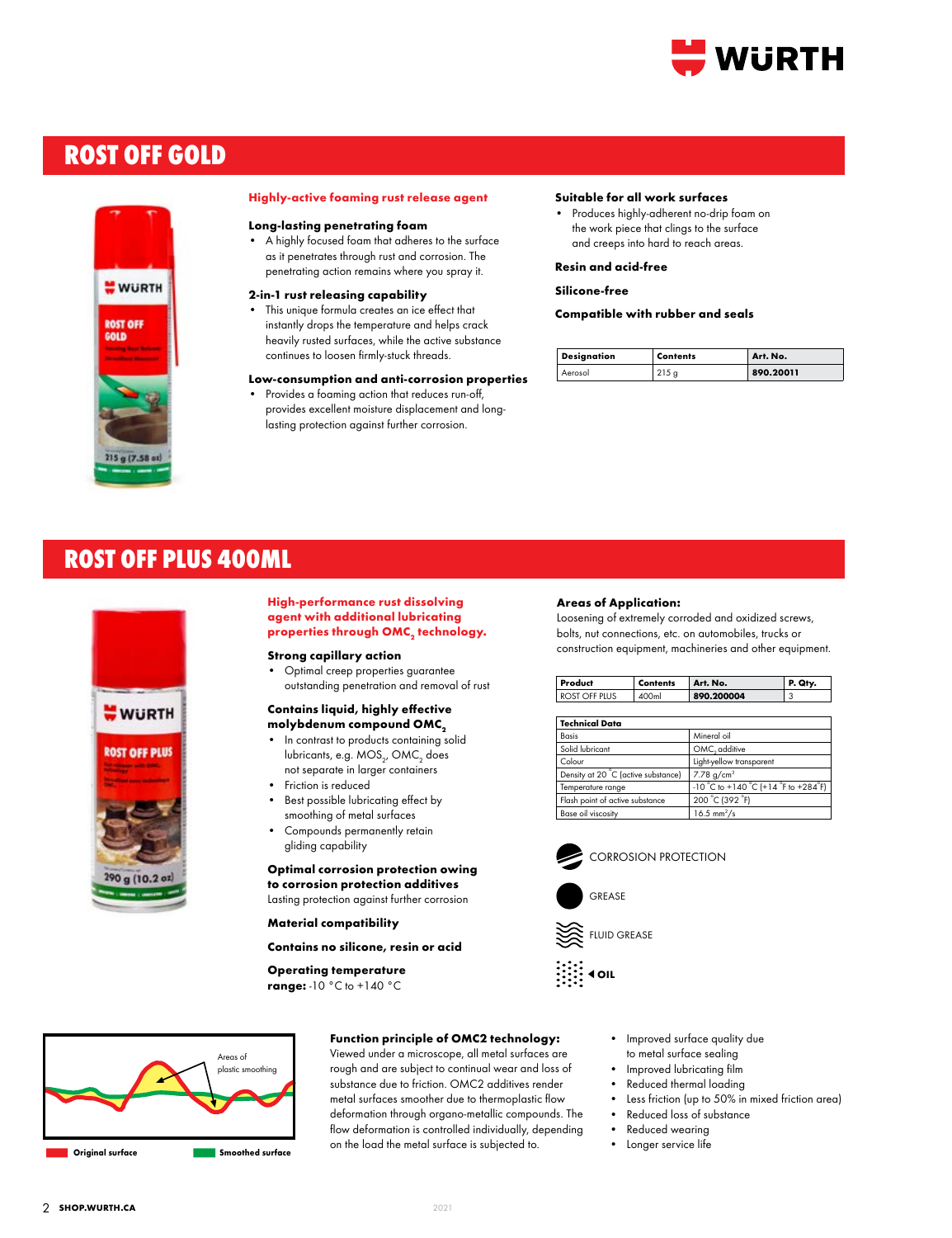

# **rost off ice**



# **High-grade rust releasing agent with new freezing micro-crack technology and an excellent creeping action**

# **Cracking effect**

When the surface of the material, e.g. that of a threaded bolt, is cooled down to -40°C, microscopic cracks appear in the layer of corrosion at the joints, and these cracks break up the rust and therefore ensure better penetration by the active substance

# **Phenomenal capillary action**

Superior creeping properties combined with the cracking effect ensure excellent penetration of rust

#### **Ideal rust removing capability**

- Penetrates rapidly underneath rust and loosens bolts that have seized up
- Extreme firmly rusted-up screw connections can be easily loosened without damaging the bolts

# **Ideal corrosion protection properties thanks to corrosion protection additives**

Long-term protection against subsequent corrosion

**Free from resins and acids**

**Silicone-free**

# **No damage to rubber and seals**

# **Areas of Application:**

Makes it easy to loosen badly rusted-on and oxidized screw connections on cars, commercial vehicles, agricultural and construction machinery, auxiliary equipment and appliances.

| <b>Designation</b> | <b>Contents</b> | Art. No. |
|--------------------|-----------------|----------|
| Aerosol            | റററ             | 893.240  |
|                    |                 |          |

| <b>Technical Data</b>               |                                    |
|-------------------------------------|------------------------------------|
| <b>Basis</b>                        | Petroleum                          |
| Colour                              | Pale yellow transparent            |
| Density at 20 °C (active substance) | $0.78$ g/cm <sup>3</sup>           |
| Temperature range                   | $-10^{\circ}$ C to $+40^{\circ}$ C |
| Base oil viscosity                  | $<$ 5 mpa/s                        |

# **How the crack effect happens**



1. Bolt is sprayed from a short distance.



This reduces the diameter of the bolt.



3. Microscopic cracks appear in the<br>layer of corrosion between the turns of the thread. The corrosive compound between the bolt and the nut is thus loosened, allowing the active substance to rapidly penetrate the rust.

Layer of corrosion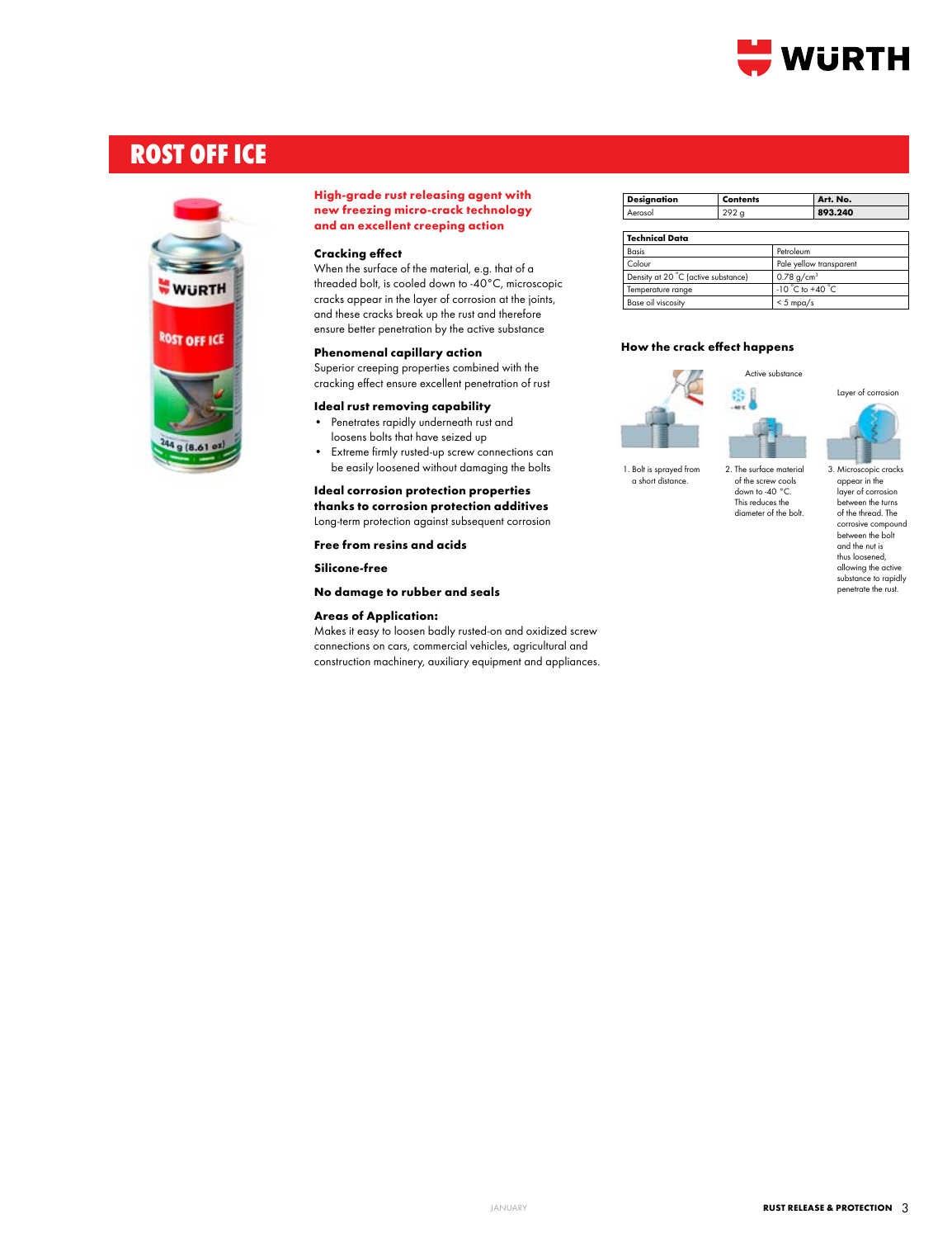

# **CORROSION PROTECTION SPRAY**



## **Creeping, colourless special fluid**

# **Low-viscosity special oil with**

**outstanding creeping properties**

- Provides protection even in hard-to-reach areas
- Stops the spread of corrosion

# **Very good material compatibility on a wide range of surfaces including e.g. painted surfaces, metals and plastics**

• Multi-purpose

# **Self-sealing, non-drying protective film**

- Scratches, chips, etc. are sealed with no additional effort
- No corroding surfaces for liquids to attack
- **Economical: only a little required**
- Save time and money

# **Outstanding salt-water-resistance**

# **complying with DIN 50021**

Provides excellent protection even in the toughest conditions

# **Areas of Application:**

For the preservation of tools, machines and vehicle components, e.g. snow chain, roof racks, snowblower, forklifts, scalpels etc. Suitable for warehouse and garage door frames. Can be used in hard-to-reach areas in the engine compartment, on body flanges and in wheelhouses. Excellent protection for motorcycles and bicycles, especially during winter storage. Ideally suited for use on any surfaces and superstructures that are exposed to a high concentration of salt, e.g. by the coast, or at sea. Superb protection for boat engines/superstructures.

#### **Recommended:**

Würth Brake and Parts Cleaner **Art. No. 890.9107**

Cleaning Towels **Art. No. 899.800653**

Disposable Gloves **Prefix 899**

| Colour | Contents | Art. No. |
|--------|----------|----------|
|        | .        | 15       |

**Area protected with Anti-Corrosion Spray**

**Area not protected with Anti-Corrosion Spray**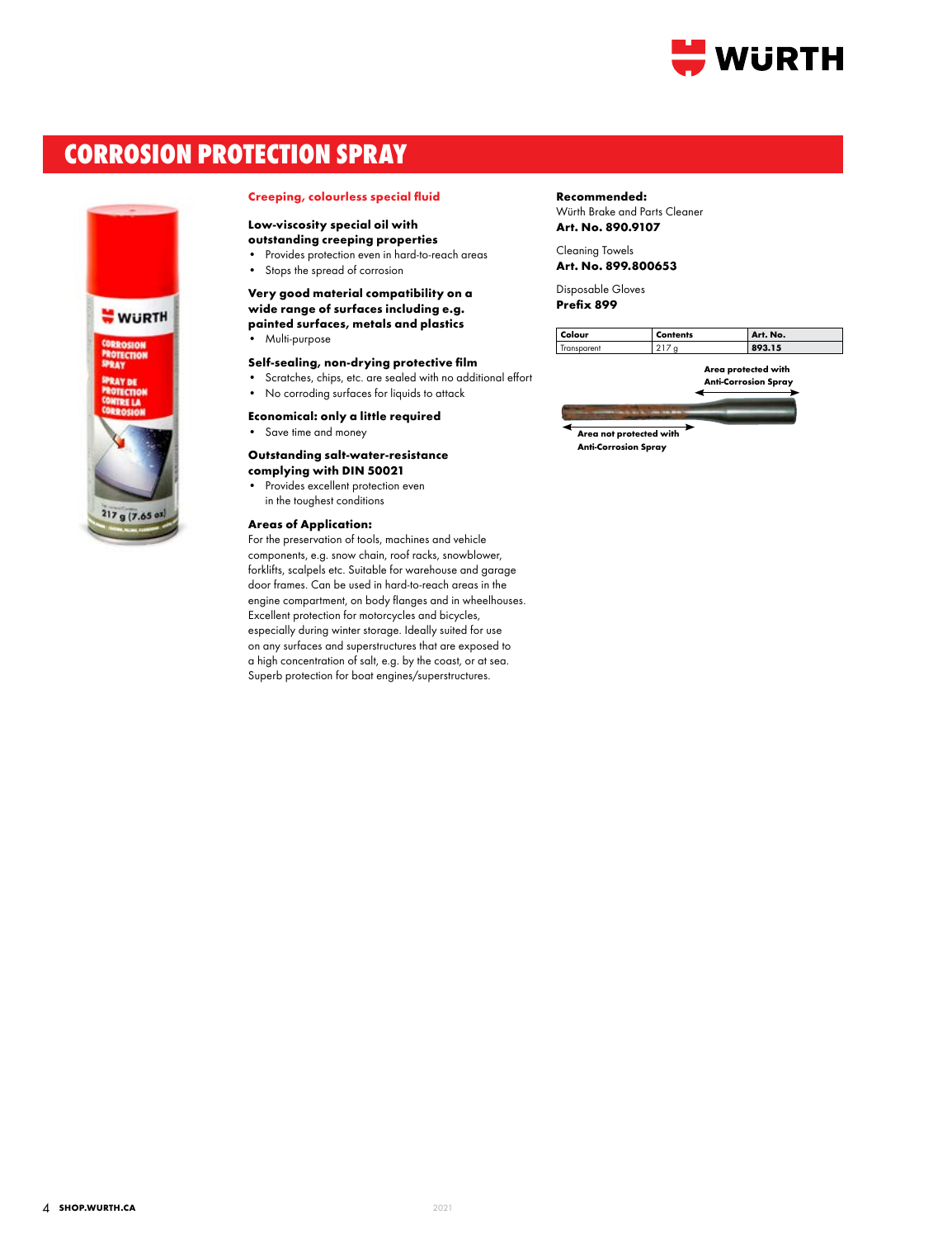

# **antirust coating**





**Super hard non-porous coating that kills rust and permanently seals out moisture, rust and corrosion. Excellent on rusted or new metal.** 

- Can be used to paint directly over rust.
- Seals rust permanently.
- No need to remove rust before applying.
- Dries to a perfect satin gloss and is used on exterior surfaces before final painting.
- For use on all ferrous metals.
- Can be applied over bare metal.
- Provides a thick scratch and chemical resistant coating.
- Fantastic anti-chip property.
- Colour: Black

# **For best results:**

- Rusty and painted surfaces should have paint removed.
- Dry, flaking rust should be removed with a wire brush.
- Wipe clean with W-Sol, Art. No. 890.113 to remove grease or dirt.
- Ensure surface is dry.
- Apply a second coat to completely seal the first. Allow to dry thoroughly before applying a second coat.

# **RUST CONVERTER**



# **Art. No. 893.110** 1 L

**Dispersion based Rust Converter. Rust Converter neutralizes the corrosion process by converting rust and ferrous oxides into a stable and insoluble, blue-black Metallo-organic complex.** 

#### **Features:**

- May be painted over and filled after the reaction time (3 hours)
- Not harmful to the environment
- After the reaction time of 3 hours, the surface may be over painted with any
- commercial paint systems or with the underbody protection systems
- May also be filled with polyester fillers

### **Applications:**

Trunks, wheel wells, pillars, pinch welds. Contains a creeping agent ideal for hard to reach areas of contamination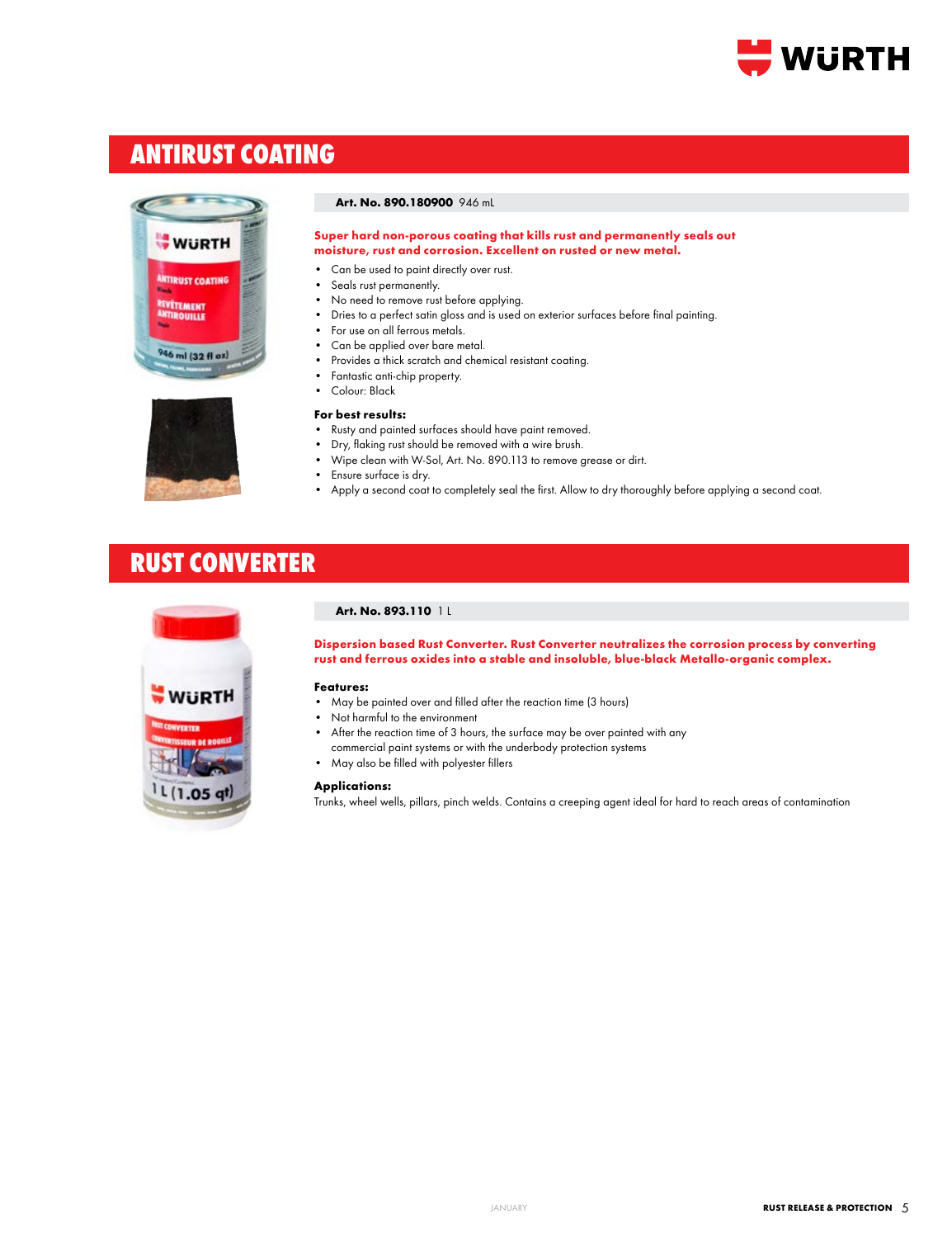

# **rust-stop quattro**



# **Fast-drying universal primer with a broad range of applications.**

# **4 in 1**

- Primer
- Adhesion agent
- Corrosion protection
- Welding primer

# **Priming**

• Reliably prevents further rusting with anti-oxidation formula

## **Adhesion agent**

- Good application surface structure for further painting work.
- Suitable for use in conjunction with PU and MS polymer sealing compounds.

# **Corrosion protection**

- Excellent long-term protection against oxidation.
- Outstanding resistance to splashed and salt water

# **Welding primer**

Can be welded through both wet and dry

# **Very high thermal stability up to**

• 300 °C (572 °F), and briefly up to 500 °C (932 °F)

# **VOC\*- compliant**

- Solvent reduced.
- Complies with the VOC minimum content specified in the VOC Directive (1999/13/EC)
- \* Volatile Organic Compound

#### **Properties:**

Unique combination of primer, adhesion agent, corrosion protection and welding primer in one product.

#### **Applications:**

Freight forwarding companies, transport companies, commercial-vehicle repair workshops, vehicle construction, building crafts, concrete mixing plants, agriculture, forestry, communities, etc.

| Colour               | Contents | No.<br>Art.        |
|----------------------|----------|--------------------|
| $\sim$<br><b>rev</b> |          | .2141<br>$\bullet$ |



**Note:** Turn can upside down and spray until valve is empty after use.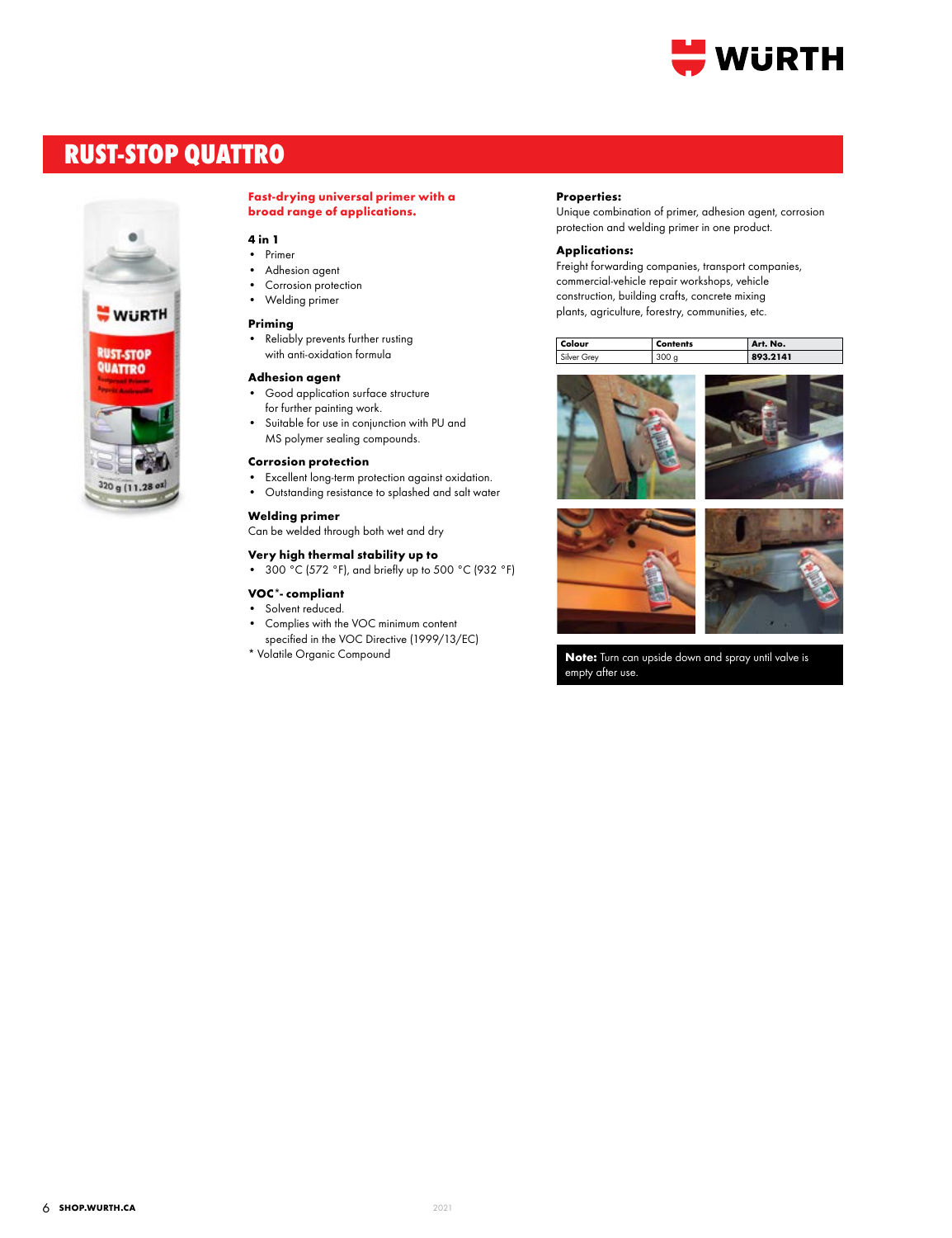

# **rust stop primer**



#### **Active corrosion protection for metallic surfaces**

# **Good adhesive properties**

• Adheres to aluminum, bare and galvanized metal sheets, steel, old paint, etc.

# **Quick drying**

• Depending on layer thickness, can already be painted over after 10-15 min.

### **Thermally stable up to 80 °C, and briefly up to 140 °C**

# **Can be sanded well**

- **VOC\*-conformant**
- Solvent reduced.
- Complies with VOC maximum content specified in the VOC Directive (1999/13/EC)
- \*Volatile Organic Compound

#### **Properties:**

Active corrosion protection and adhesive primer with good adhesive properties on a wide variety of surfaces, including in conjunction with PU and MS polymer sealing compounds.

## **Applications:**

Vehicle construction, ship building, metal and steel construction, tool manufacturing, bridge building, tank construction, pipeline construction, container construction, agriculture and forestry, municipal management, construction machines, etc.

| Colour       | <b>Contents</b> | Art. No. |
|--------------|-----------------|----------|
| White - Grev | つつつ             | 893.2101 |

**Note:** Turn can upside down and spray until valve is empty after use.

# **ZINC 300**



# **Art. No. 892.200 – 500 mL**

- Provides good protection against corrosion from atmospheric influences
- Resistance up to approximately 300 ºC
- Visually identical to hot galvanizing
- Two or three coats on the repaired surface will provide the required layer of thickness according to D.I.N. 50976
- Fast drying (dust dry after approximately 15 minutes; fully dry after approximately 6-3 days)
- Surface has to be dust, grease, and rust free according to D.I.N. 55928, up to the derusting degree SA 2.5 and must also be dry

#### **Application:**

- The layer thickness of the repair film should be 1.5 times that of hot galvanizing
- The repair coat should overlap the hot galvanizing area by at least 1 cm
- Can be welded through
- Can be applied with a paint gun, airless, or with a brush
- Cannot be over-painted

# **Application area:**

Steel construction, ship building, forging, locksmiths, and vehicle building